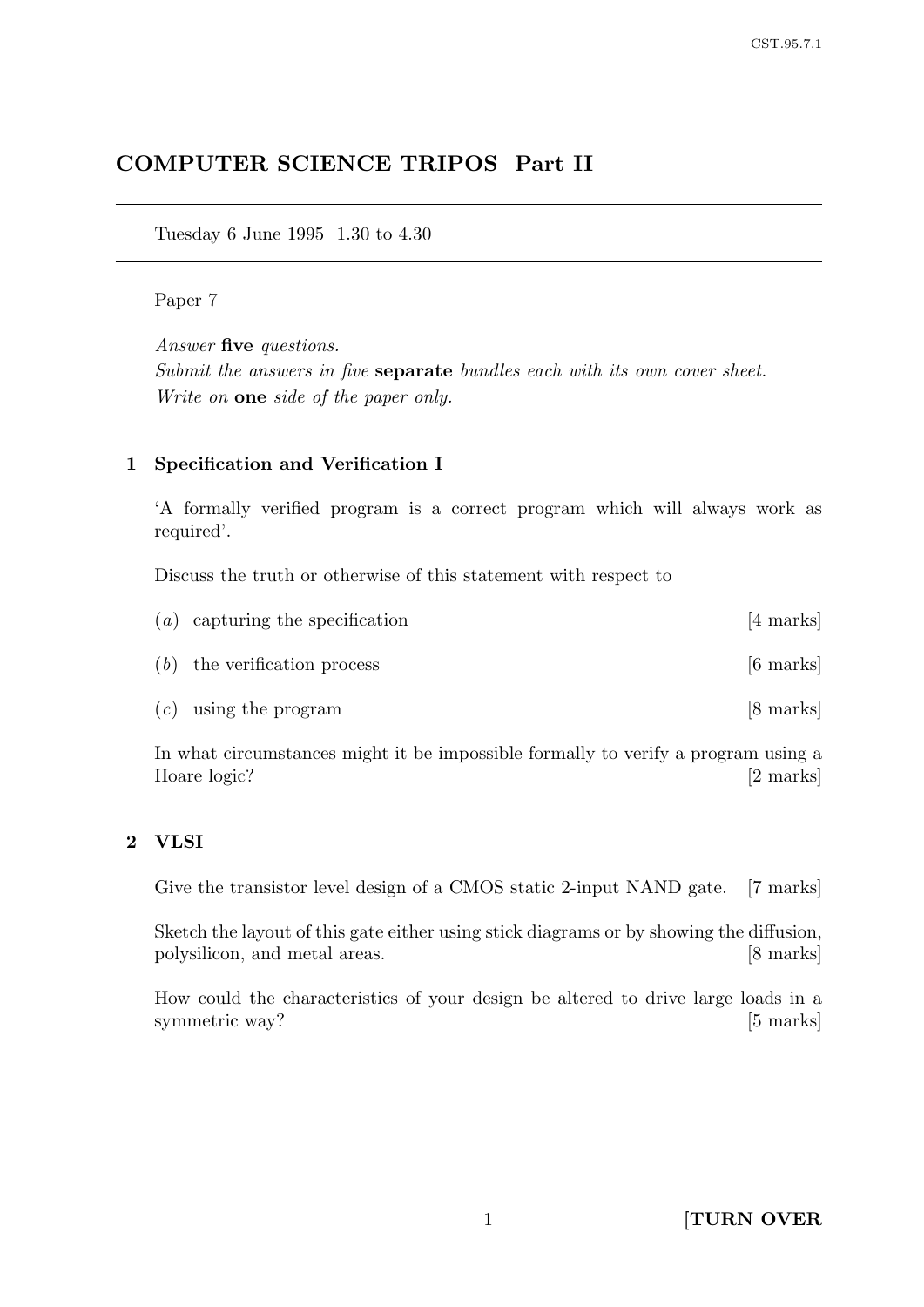## 3 Information Theory and Coding

Give definitions and formulae for the mutual information and the capacity of a discrete memoryless channel. [8 marks]



The binary erasure channel (shown above) takes as input symbols '0' and '1' and outputs '0', '1', and '?' with the probability of correct reception of a symbol being p and of erasure  $1 - p$ . What is the capacity of this channel? [8 marks]

A particular serial line device acts as a binary erasure channel. It transmits characters as 8 bits, 7 bits of data and 1 parity check bit (obtained by an exclusive-or operation of the data bits); what is the probability that a received character cannot be decoded? [4 marks]

#### 4 Distributed Systems

How does the requirement for replication and geographical distribution affect the handling of naming data in distributed systems? [10 marks]

Compare and contrast the requirements on databases used for naming data such as names to passwords and names to mailbox sites with the requirements on distributed financial data. [10 marks]

#### 5 Philosophy

Discuss the logical status of one of the following: mental events, mathematical truths, ethical judgements. [20 marks] [20 marks]

#### 6 Topics in Artificial Intelligence

Give some reasons why some tasks are suited to being solved by using *constraints*. Illustrate your answer with examples of such tasks and the methods by which constraints are used to solve them. [20 marks]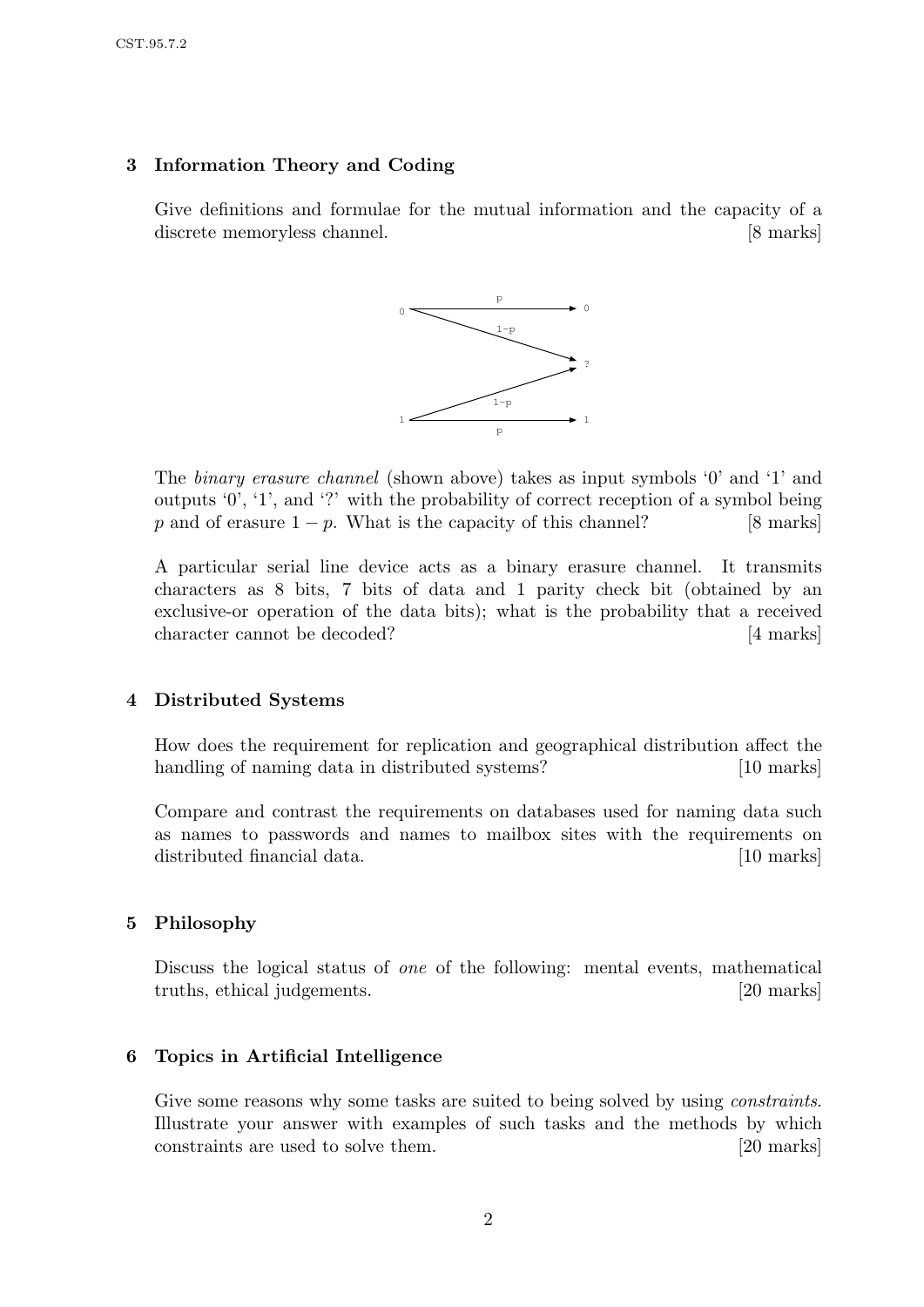# 7 Computational Neuroscience

It has been said that there is no universal learning algorithm that can take a sample  $S = \{\langle \mathbf{x}_i, f(\mathbf{x}_i) \rangle\}$  of training examples of an arbitrary unknown function f and produce a good approximation to f. Do you agree? Is such an algorithm possible? Discuss with reference to algorithms or methods and their assumptions and biases. [20 marks]

## 8 Security

Explain the difference between discretionary and mandatory access control.

[3 marks]

Describe the Bell–LaPadula security policy model. [7 marks]

Discuss how one might implement a system enforcing the Bell–LaPadula model. [6 marks]

Explain what covert channels are, and how they can limit the usefulness of multilevel secure systems. [4 marks]

# 9 Pi Calculus

Define the term sorting, and explain what it means to say that a term of the  $\pi$ -calculus *respects* a given sorting. [5 marks]

Define the basic reduction rule COMM of the polyadic  $\pi$ -calculus. If  $R \longrightarrow R'$  is an instance of COMM, and R respects a sorting  $ob$ , show that  $R'$  also respects  $ob$ . Argue informally that this holds for any reduction  $R\rightarrow R'$  whatever. [5 marks]

A labelled binary tree (lbt) is either a node with two sub-lbts, or else a tip with a label (some value). Show how to represent lbts uniformly as  $\pi$ -calculus agents with no free names. What sorting does your representation respect, given a sorting for label values? [7 marks]

Translate into the  $\pi$ -calculus the case-switch construction

case t of ? node
$$
(t_1t_2) \Rightarrow P
$$
  
?  $tip(v) \Rightarrow Q$ 

so that, when interacting with an lbt T located at t, it will enter P (with  $t_1, t_2$ ) bound to the locations of the sub-lbts) if  $T$  is a node, and otherwise will enter  $Q$ (with  $v$  bound to the location of the label value). [3 marks]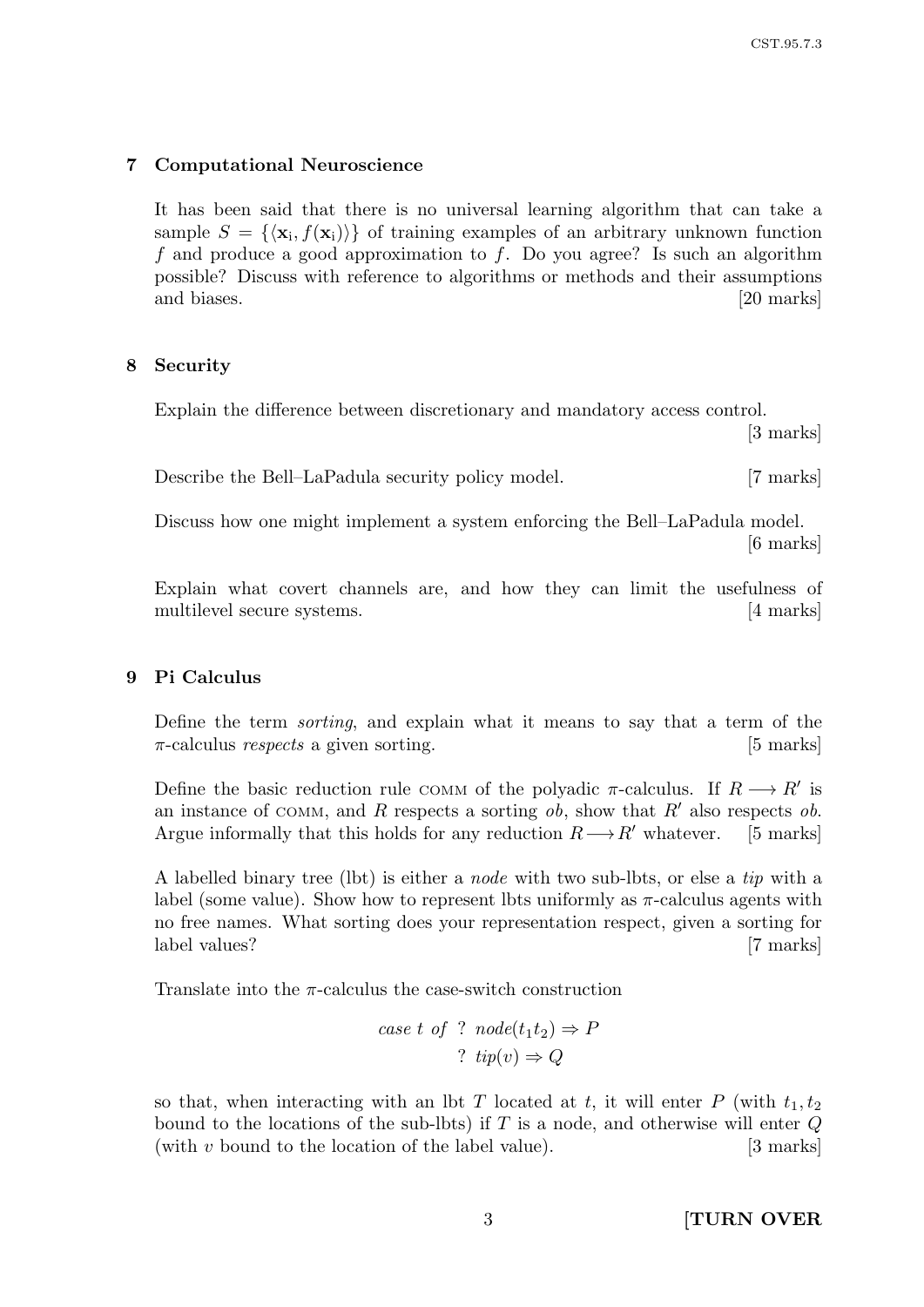# 10 Running a Business

The Wizzo project has two phases. Each phase consists of three main tasks: analysis, coding and test, which must be performed sequentially. Analysis for phase two can begin immediately on the completion of analysis for phase one, but coding for phase two must await satisfactory testing of the phase one code. Analysis is expected to take 3 weeks for phase one, and 4 weeks for phase two, while coding is expected to take 2 weeks for phase one and 3 weeks for phase two. Testing is expected to take 1 week for both phases.

- (a) Draw the PERT and GANTT charts for the Wizzo project, and define the critical path. [5 marks]
- (b) During testing of phase one a serious bug is found resulting in an extra 2 weeks' work required in that phase. How will this affect the overall timescale and critical path of the project? [5 marks]
- (c) An extra programmer is assigned to the project in week 6, potentially increasing code productivity by 50%, but first requiring 1 week's training by the project analyst. Will this allow the project to finish early, with or without the event described in  $(b)$  above? [5 marks]
- (d) What other tasks would you expect to be under the control of the Wizzo project manager and be included in a typical software project? [5 marks]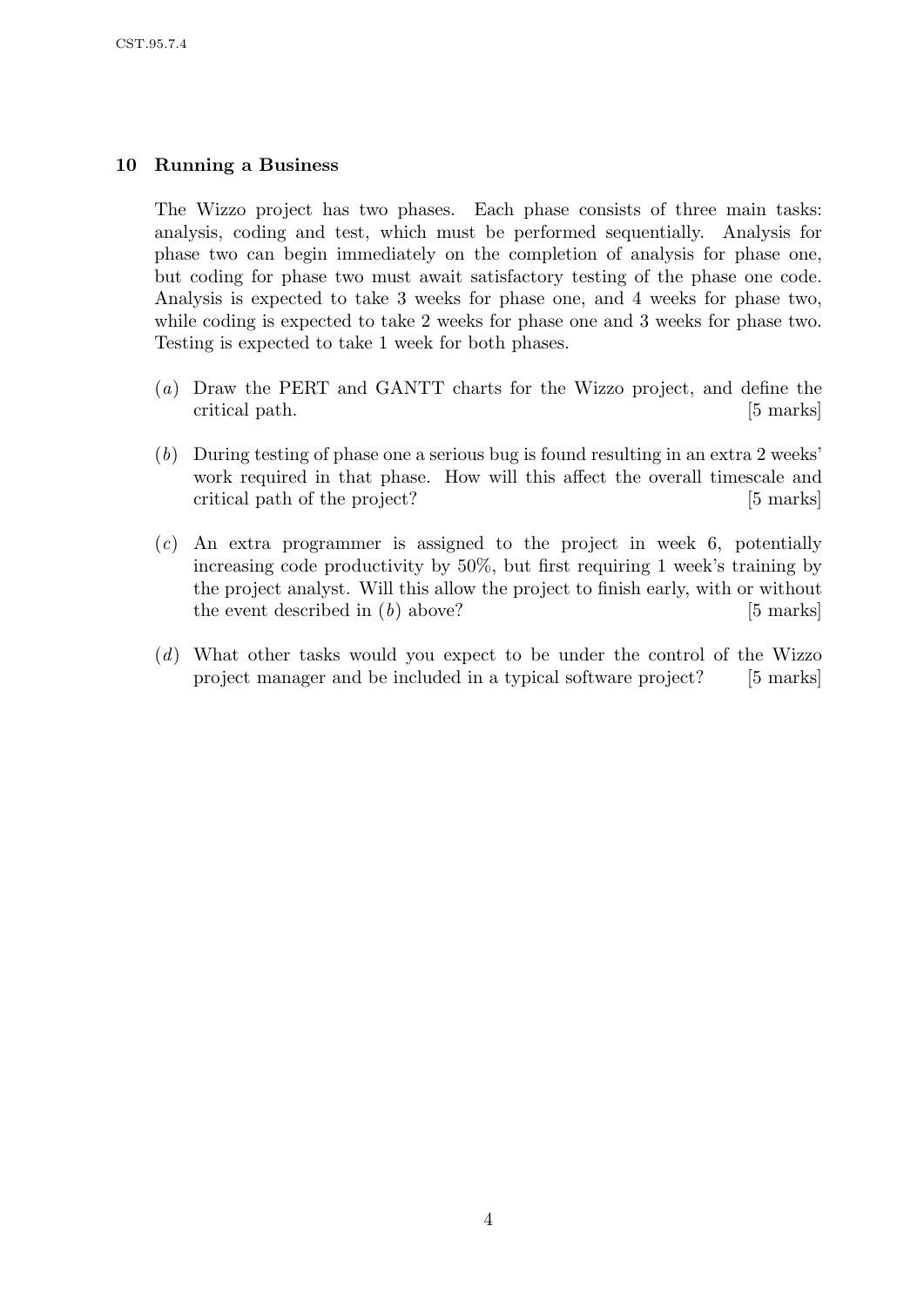### 11 Specification and Verification II

Describe the choice operator,  $\varepsilon$ , of higher-order logic, giving examples of its use. [6 marks]

Using First and Next, where

First p t =  $(\forall t'. t' < t \Rightarrow \neg(p t')) \land p t$ Next p  $(t_1,t_2)$  =  $(t_1 < t_2) \wedge (\forall t \cdot t_1 < t \wedge t < t_2 \Rightarrow \neg(p \ t)) \wedge p \ t_2$ 

define a function TimeOf such that for a function, f, TimeOf f n returns the time when **f** becomes true for the  $n^{th}$  time. [4 marks]

Explain the significance of the following general theorem for temporal abstraction. Instantiate r and f for the case of a positive edge-triggered D-type flipflop, and describe what the general theorem states for these instantiations.

```
\vdash \forallf r.
(\exists t. f t) \wedge(\forall t. f t \Rightarrow (\exists n. Next f (t,t+n) \wedge r(t,t+n))) \Rightarrow(∀u. r(TimeOf f u,TimeOf f (u + 1)))
```
[10 marks]

#### 12 Types

Give rules for deriving ML typing assertions of the form

$$
x_1 : \sigma_1, \ldots, x_n : \sigma_n \vdash M : \sigma
$$

You may assume that the types  $\sigma_1, \ldots, \sigma_n, \sigma$  are built up from type variables and a type of booleans using function-, product-, and list-type constructors, and that the expressions M involve only identifiers, true, false, abstraction, application, projections, pairing, nil, cons, and let-declarations. [5 marks]

What does it mean for one ML type to be *more general* than another? What is meant by the *principal type* of a closed ML expression? [3 marks]

Give an account of an algorithm for deciding typability and producing principal types for the above fragment of ML. (Facts about unification may be quoted without proof.) [12 marks]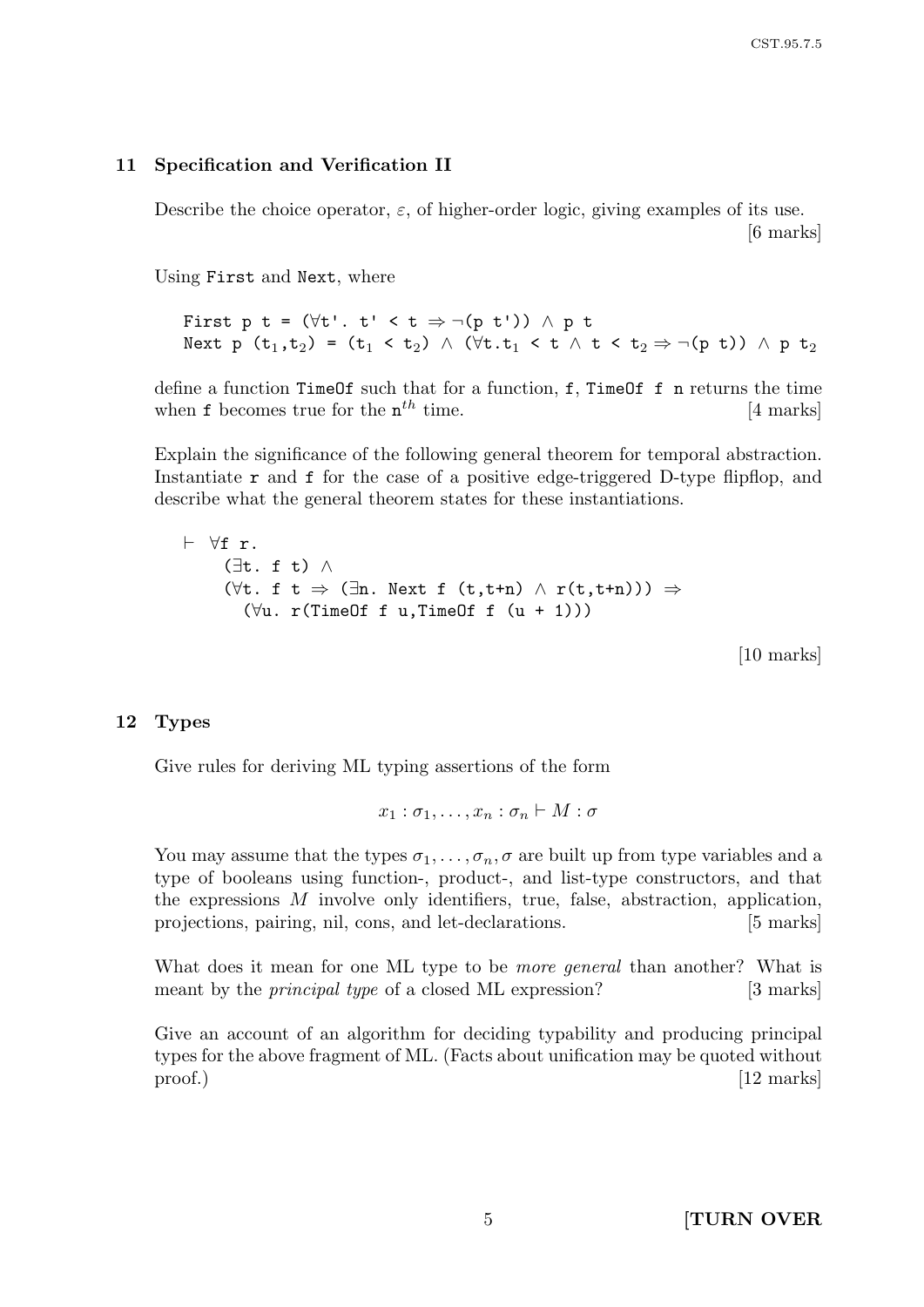# 13 Designing Interactive Applications

At the reception desk of a highly secure organisation, all visitors and staff are required to register before entry to the building. The organisation's management is concerned to reduce registration delays without increasing levels of staffing at the desk.

(a) Write a one-sentence statement of a problem in interactive system design, aimed at addressing this situation. [3 marks]



- (b) The figure above shows the screen layout of a possible system for visitor and staff registration, using multiple terminals, each equipped with display, keyboard, keypad and mouse. Name three methods you might use in assessing the usability of this design, and the reasons why each method might be useful. [5 marks]
- (c) Describe, for the benefit of a new member of the design team, how to go about applying one of the three methods you have named in part  $(b)$ . [8 marks]
- (d) What interaction style, other than the direct-manipulation style illustrated in the figure, would be appropriate for this application,